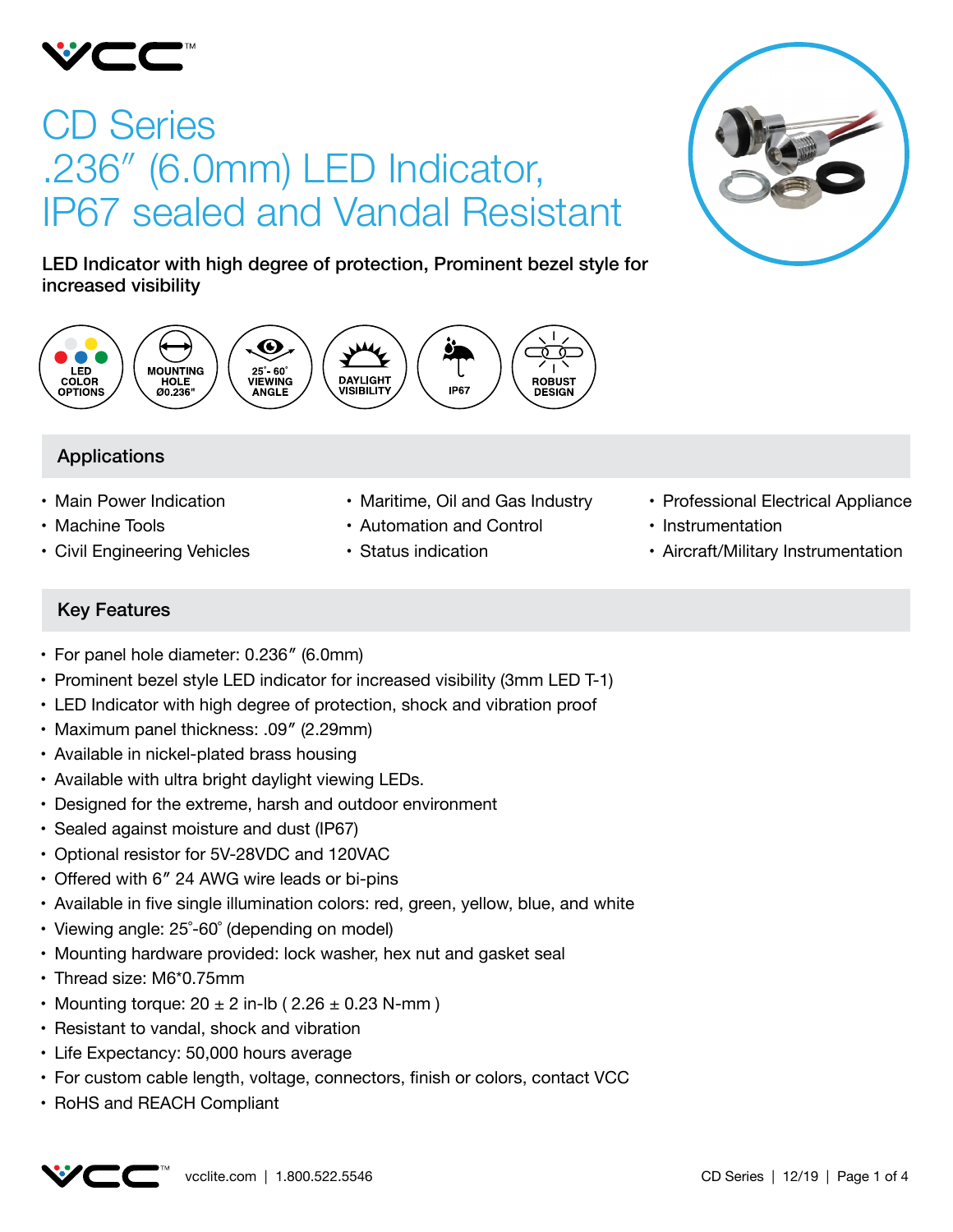# Ordering Data



\*Contact VCC for black matte finish



## Example:

```
CD-0-2700-9908-I
```
CD Nickel Finish, Bi-pins, Ultra Bright Green LED 12 Volt, IP67

**LED Specification Chart** Electrical and Optical Characteristics (TA = 25°C)

3.6

20

30˚

20

| <b>LED Part</b><br><b>Numbers</b> | Color       | Luminous<br>Intensity (mcd)<br>Typ. $@$ IF $(mA)$ |    | VF Typ.<br>@IF(mA) |    | Viewing<br>Angle<br>$(2\theta^{1/2})$ | Peak<br>Wavelength<br>(nm) | Resistor<br>Value Code | Voltage        | Current<br>(mA) | Resistor Value (Ohms)<br>Green,Yellow Red,<br><b>Bicolor LED</b> | Resistor Value (Ohms)<br>Blue, White LED |
|-----------------------------------|-------------|---------------------------------------------------|----|--------------------|----|---------------------------------------|----------------------------|------------------------|----------------|-----------------|------------------------------------------------------------------|------------------------------------------|
|                                   |             | ULTRA BRIGHT - DAYLIGHT READABLE                  |    |                    |    |                                       |                            |                        |                |                 |                                                                  |                                          |
|                                   |             |                                                   |    |                    |    |                                       |                            | 0000                   | $\overline{2}$ | 20              | None                                                             | Not Available                            |
| 2702                              | Red         | 299.0                                             | 20 | 1.85               | 20 | $60^\circ$                            | 660                        | 9907                   | 5              | 20              | 150                                                              |                                          |
| 2700                              | Green       | 199.0                                             | 20 | 2.1                | 20 | $60^\circ$                            | 574                        | 9922                   | 5              | 20              |                                                                  | 65                                       |
| 2701                              | Yellow      | 219.0                                             | 20 | 2.0                | 20 | $60^\circ$                            | 590                        | 9908                   | 12             | 20              | 511                                                              |                                          |
| 8711                              | <b>Blue</b> | 2300.0                                            | 20 | 3.5                | 20 | $25^\circ$                            | 470                        | 9909                   | 12             | 20              |                                                                  | 357                                      |

N/A

| 0000 | $\overline{c}$ | 20 | None | Not Available |
|------|----------------|----|------|---------------|
| 9907 | 5              | 20 | 150  |               |
| 9922 | 5              | 20 |      | 65            |
| 9908 | 12             | 20 | 511  |               |
| 9909 | 12             | 20 |      | 357           |
| 9910 | 24             | 20 | 1100 |               |
| 9911 | 24             | 20 |      | 953           |
| 9923 | 28             | 20 | 1500 |               |
| 9933 | 28             | 20 |      | 1300          |
| 9920 | 120VAC         | 8  | 6490 | Contact VCC   |

**Resistor Chart** Operating Specification

#### **Notes**

8712

Indicator also available with a long-body (longer threads) which fit thicker panels up to .256′′ (6.5mm) - check out the CDLB series.



White

250.0

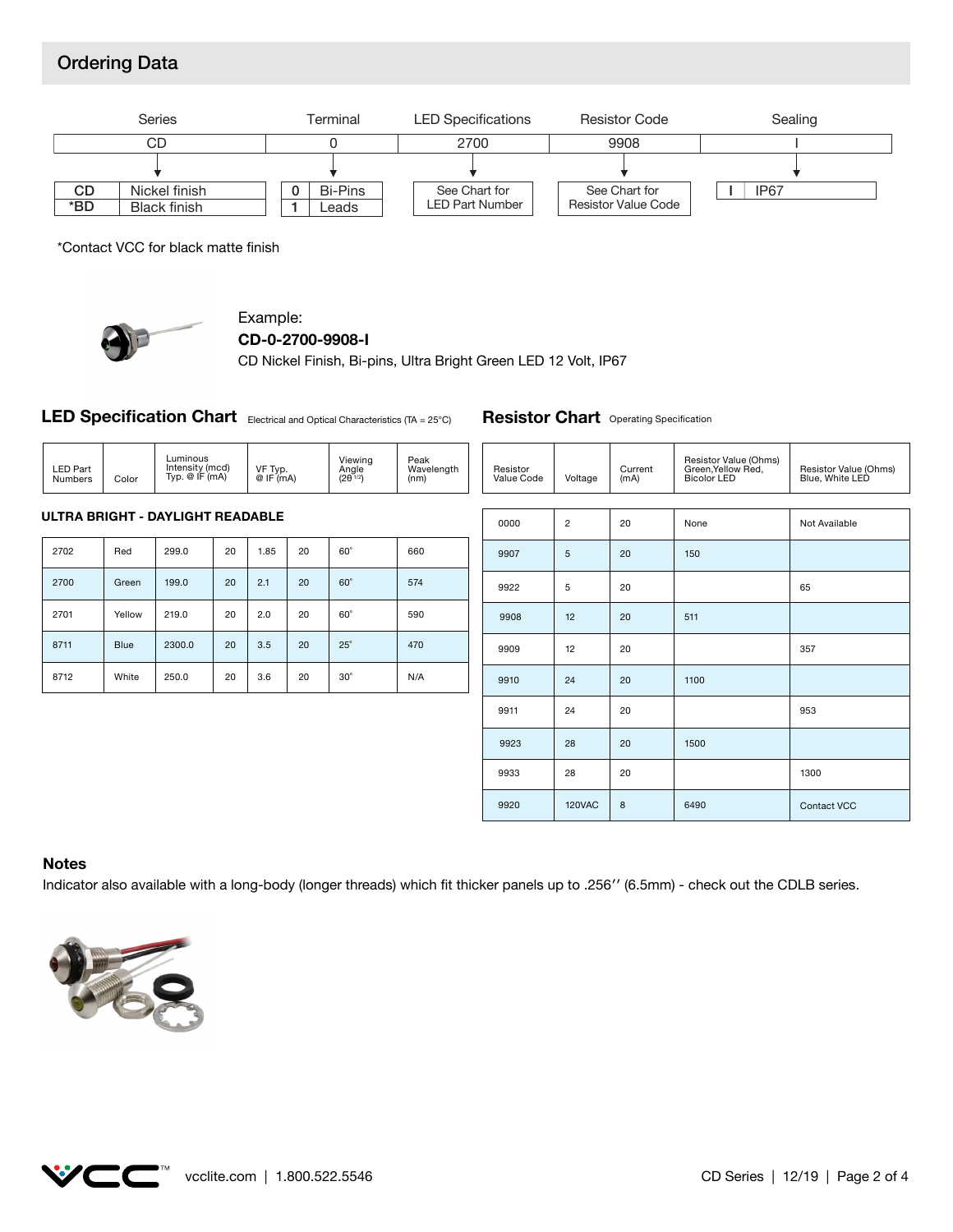## Product Dimensions

## **CD Series** Wire Leads







## **Recommended Mounting Hole**



#### **Notes:**

- 1. All dimensions are in inches [millimeters]
- 2. Tolerance is  $\pm$  [0.25] 0.01 unless otherwise noted.
- 3. The specifications, characteristics and technical data described in the datasheet are subject to change without prior notice.